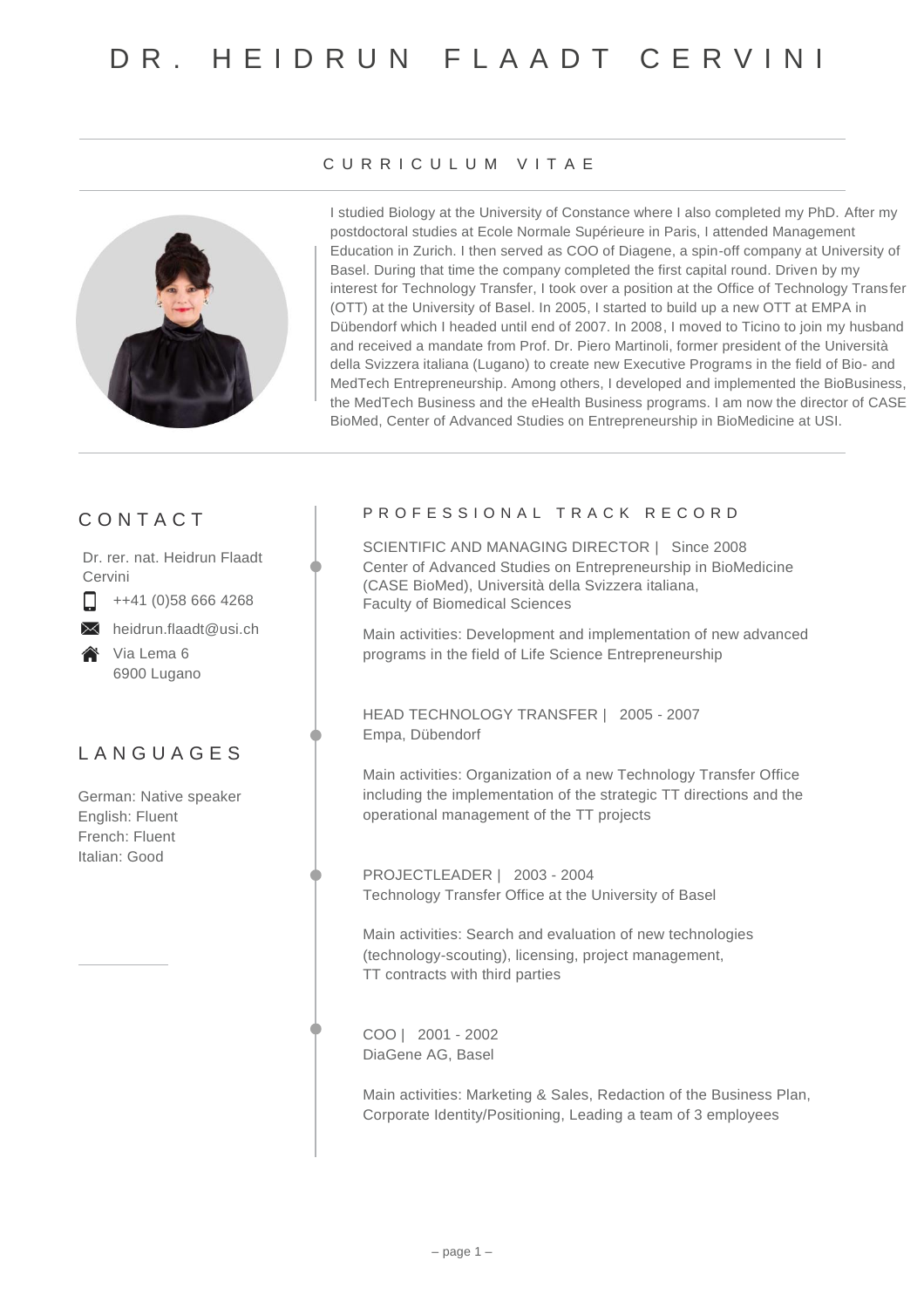### C U R R I C U L U M V I T A E



# F E L L O W S H I P S

Training and Mobility of Researchers, Marie Curie Fellowships, | 1996 - 1998 European Union, (4% of the applicants received this fellowship)

Landesgraduiertenförderung des Landes Baden-Württemberg | 1991 - 1994

## A D D I T I O N A L E X P E R I E N C E S

Teaching and training of graduate students, University of Constance | 1991 - 1994

Freelance writer for the daily press | 1983 – 1984

## **INTERESTS**

Nature, art and music, cultural diversity

### A C A D E M I C Q U A L I F I C A T I O N S

POSTDOCTORAL SCIENTIST | 1996 - 1999 Ecole Normale Supérieure, Paris

Research subject: Hair follicle stem cells as target of carcinogenic papillomaviruses

PHD STUDENT | 1991 - 1996 University of Constance

Dissertation: The role of Calcium in signal transduction in Dictyostelium after chemotactic stimulation with cAMP (with great honor)

DIPLOMA THESIS | 1990 - 1991 University of Constance

Topic: Permeabilisation of Dictyostelium cells and measurement of the calcium concentration (top grade 1.0)

UNIVERSITY STUDIES IN BIOLOGY | 1984 - 1989 University of Constance

Topics: Biochemistry, Molecular Genetics, Developmental Physiology, Microbiology (top grade 1.0)

### M A N A G E M E N T D E V E L O P M E N T

PATENTS | 2006 Forum Institute, Köln Licensing and Negotiations, LES, Brüssel

INTRODUCTION TO LICENSING | 2004 Forum Institute, Köln

BUSINESS MANAGEMENT SCHOOL | 2000 - 2003 Zürich

Topics: Marketing, Management, Economics, Human resources, Business organization, Financing

PROJECT MANAGEMENT | 2003 University of Basel

INTRODUCTION TO IP RIGHTS | 2003 IGE, Berne